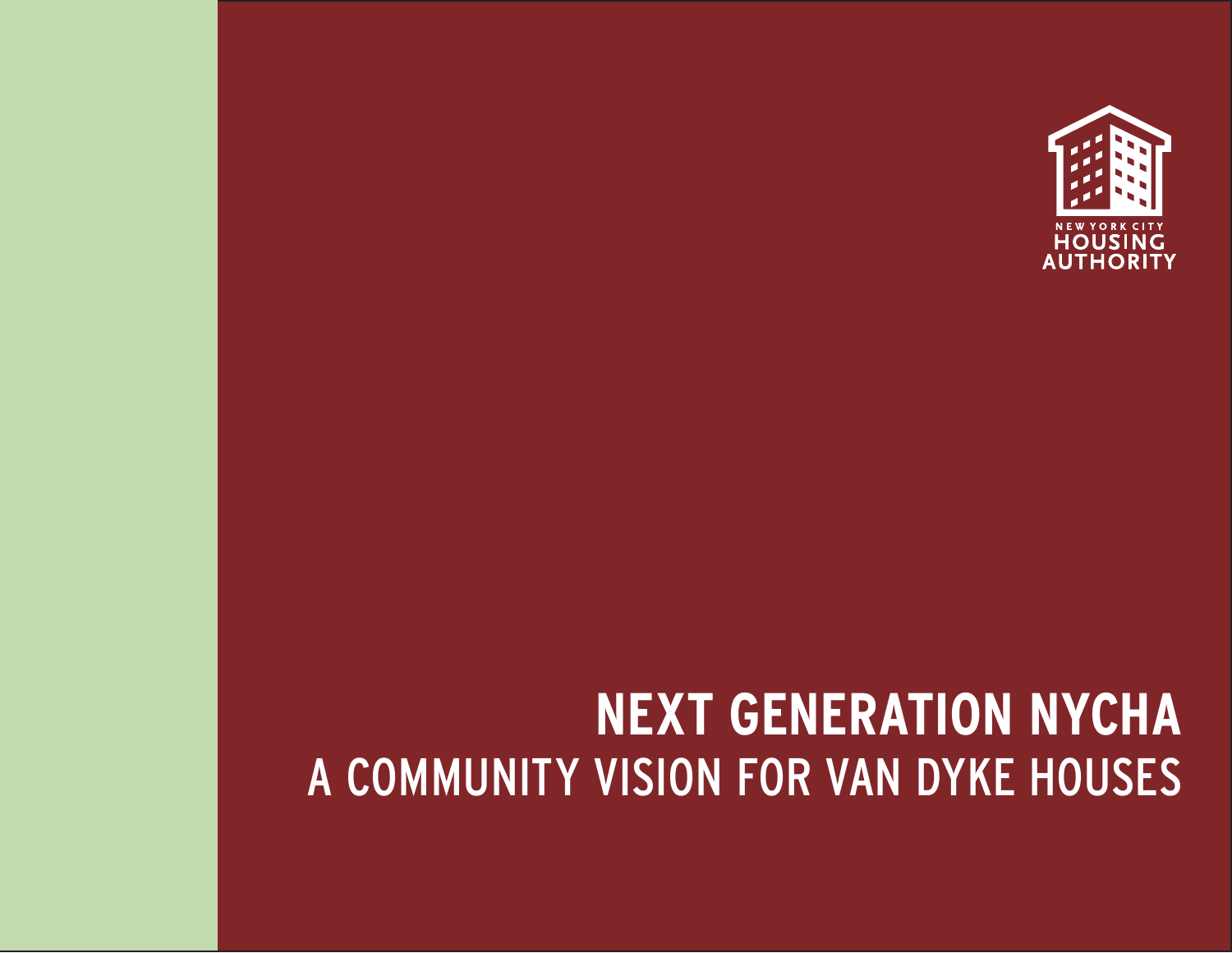# **ACKNOWLEDGMENTS**

Resident Associations

Elected Officials

Community Partners

Community Voices Heard

NYCC

Citywide Council of Presidents

State and City Legislative Affairs

### NYCHA Departments:

- Development Department
- Community Programs and Development:
	- º Bronx Community Operations
	- º Brooklyn Community Operations
	- º Resident Engagement
- Department of Communications
- Operations
	- º Brooklyn Property Management
	- º Bronx Property Management

Robin Hood's Housing Advisory Board

# **VAN DYKE HOUSES COMMUNITY VISION: TABLE OF CONTENTS**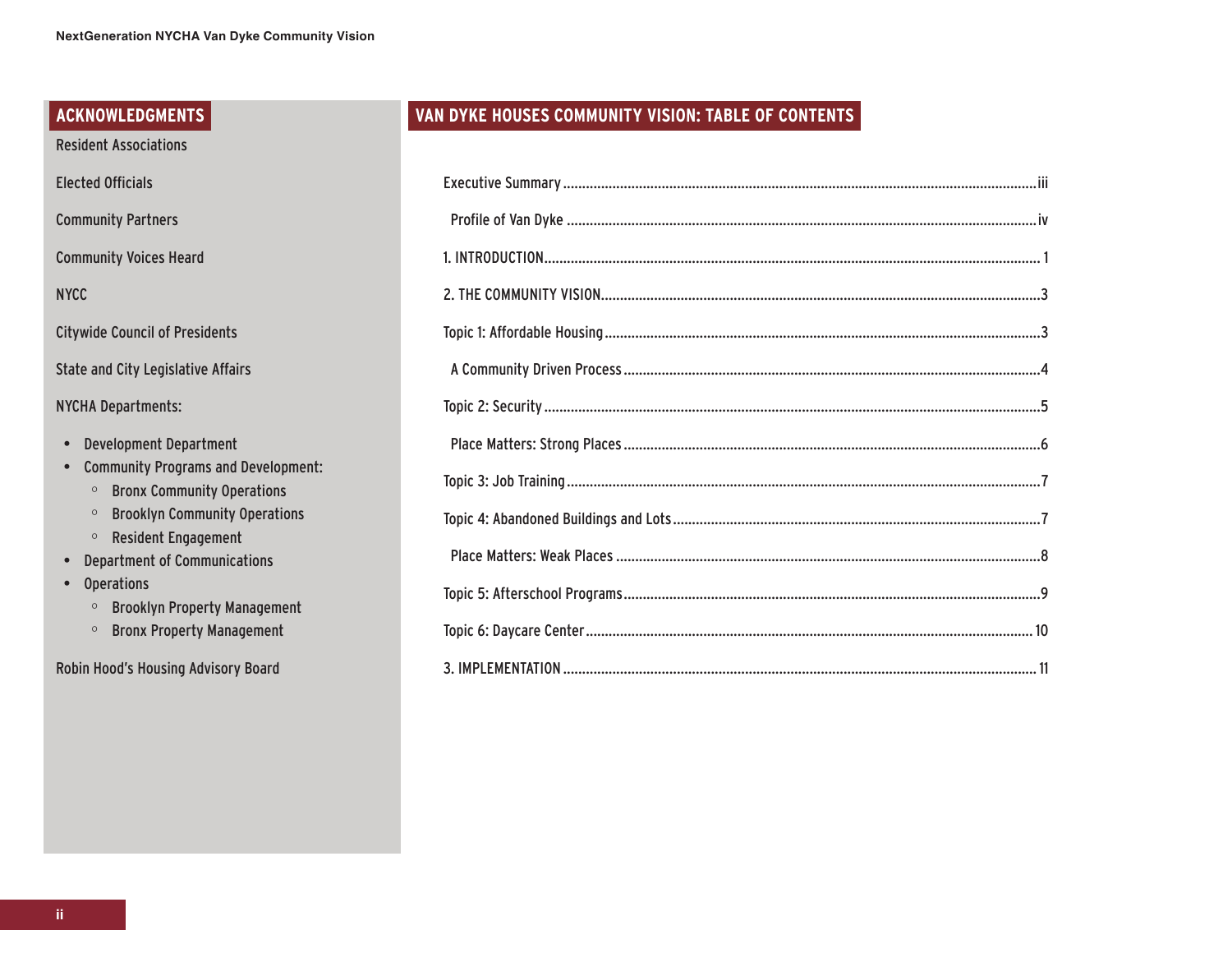# Executive Summary

Van Dyke Houses in Brownsville, Brooklyn, is among NYCHA's 334 communities. Completed in 1964, it includes 1,714 apartments, which are home to 1,702 families.

Van Dyke Houses was selected to be part of NextGeneration NYCHA, an initiative aimed at organizing and convening residents to develop a long-term vision for their communities.

NextGeneration NYCHA is a multi-faceted, long term strategic investment and planning process that will explore creative ways to sustain public housing for the next generation of New Yorkers. It is an inclusive process that will gather input from NYCHA residents, administrators and managers, and community partners and residents to address how NYCHA looks, operates, and is financed.

The initiative started with an organizing effort that included door-to-door canvassing as well as building- and community-wide meetings. The effort involved 710 Van Dyke residents and identified six topics of importance to residents:

- Affordable Housing
- Security
- Job Training
- Abandoned Buildings and Lots
- Afterschool Programs
- Daycare Center

Vision sessions consisted of three workshops held at the Van Dyke Community Center on September 10, 13, and 15, 2014. A total of 186 Van Dyke residents participated in the workshops, some of them participating more than once, along with 18 Brownsville residents. Numerous elected officials and other key stakeholders were invited as observers. Workshop participants were asked to envision how their community could change for the better, map places in the neighborhood that are unique in a positive way and those that are not, and vote on community priorities. Those ideas were gathered and used to develop vision statements, goals, and next steps.

When asked, workshop participants prioritized Affordable Housing (33%) and Security (32%) as the highest priorities in Van Dyke followed by Job Training and Abandoned Buildings and Lots in a tie (11%). Expanding Afterschool Programs and building a Daycare Center in Van Dyke received lower priorities, perhaps a reflection of the older age of vision session's participants.

Residents strongly support the creation of truly af-



**\*This chart shows preferences expressed by meeting participants. The report includes results for all six topics, independently of their ranking.**

fordable new housing in the neighborhood to enable families to expand and relocate and to bring additional retails stores and services to the area. They are cautious, however, about adding new buildings on Van Dyke property for fear that the area's density will increase while opportunities for open space will decrease. This is a critical trade-off that needs to be evaluated as the vision moves into implementation.

Security comments focused on maintaining functioning entrance door locks and intercoms and on reducing loitering inside lobbies, stairwells, and in front of buildings. They also addressed the overall security of the neighborhood, which is affected by abandoned buildings, empty lots, and poor lighting. Establishing a positive rapport with law enforcement and increasing their presence was also a big part of the conversation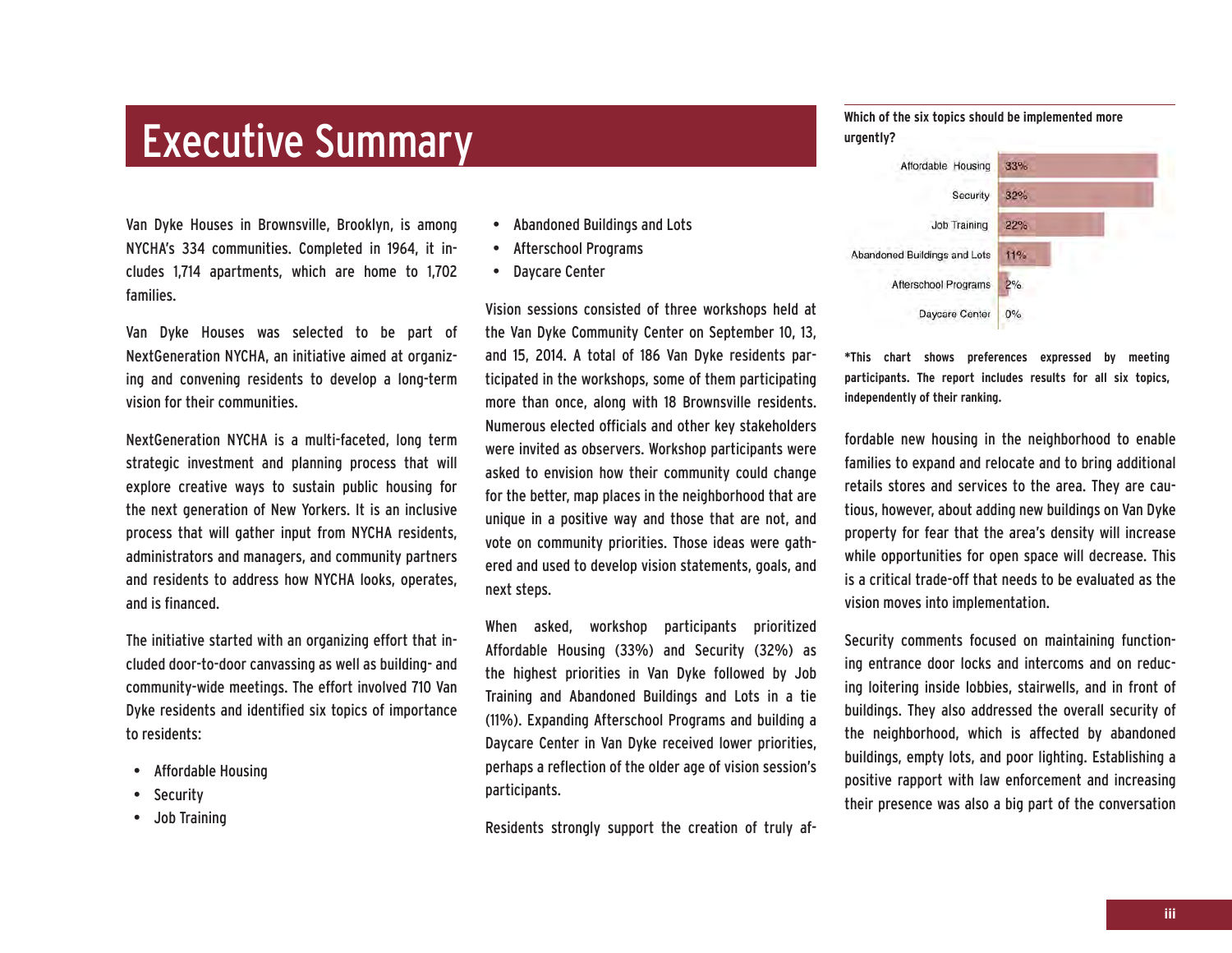## **PROFILE OF VAN DYKE**

#### **PLACE**

Located in Brownsville, Brooklyn, Van Dyke I Houses consists of three large superblocks bound by Sutter Avenue, Powell Street, Livonia Avenue, and Mother Gaston Boulevard. Blake and Dumont Avenues intersect the three blocks. The community contains 23 residential buildings, including one senior building known as Van Dyke II, as well as a freestanding community center located along Blake Avenue. Van Dyke I (1955) has 1,603 apartments; Van Dyke II (1964) has 111 units. The NYC Departments of Parks and Recreation manages the Van Dyke Playground (1.4 acres) located along Dumont Avenue.

#### **NEIGHBORHOOD CONTEXT**

In the last two decades, Brownsville, within the boundaries of Brooklyn Community District 16 (CD16), has seen significant expansion in the number of affordable housing units, along with a large infusion of capital by the City for development of affordable, subsidized housing. NYCHA houses 21,000 people or almost 20% of the CD's population.

Van Dyke Houses is within the most impoverished census tract in New York City. In 2010, the Brownsville Partnership was created to address community issues including unemployment, homelessness and crime prevention. This organization draws on the participation of more than 25 different local groups.

**AT-A-GLANCE (FALL 2014)**

#### Apartments

- **• 1,714** apartments (1,603 at Van Dyke 1 and 111 at Van Dyke II)
- **• 0.875%** vacant rate

#### Residents

**• 4,196** residents (4,068 at Van Dyke I and 128 at Van Dyke II)



**Above, an aerial view of the Van Dyke Houses.**

- **• 461** families with household heads 62 years and over (353 at Van Dyke I and 108 at Van Dyke II)
- **• 274** persons 62 years plus (403 at Van Dyke I and 123 at Van Dyke II) 12.5% as percentage of population
- **• 19 years** average tenure in public housing is for Van Dyke I households, **14.7 years** for Van Dyke II households

Income

**• 874** families with one or more employed; 54.6% of all families (12.7% unemployment in CD16)

- **• 277** welfare families (276 at Van Dyke I and 1 at Van Dyke II); 16% of total households
- **• \$22,314** average gross income at Van Dyke I and **\$14,034** average gross income at Van Dyke II
- **• \$434** average gross rent at Van Dyke I and **\$321** average gross rent at Van Dyke II

#### Building Needs

- **• \$172 Million** 5-Year Physical Needs Assessment
- **• \$10.8 Million** 5-Year Capital Plan: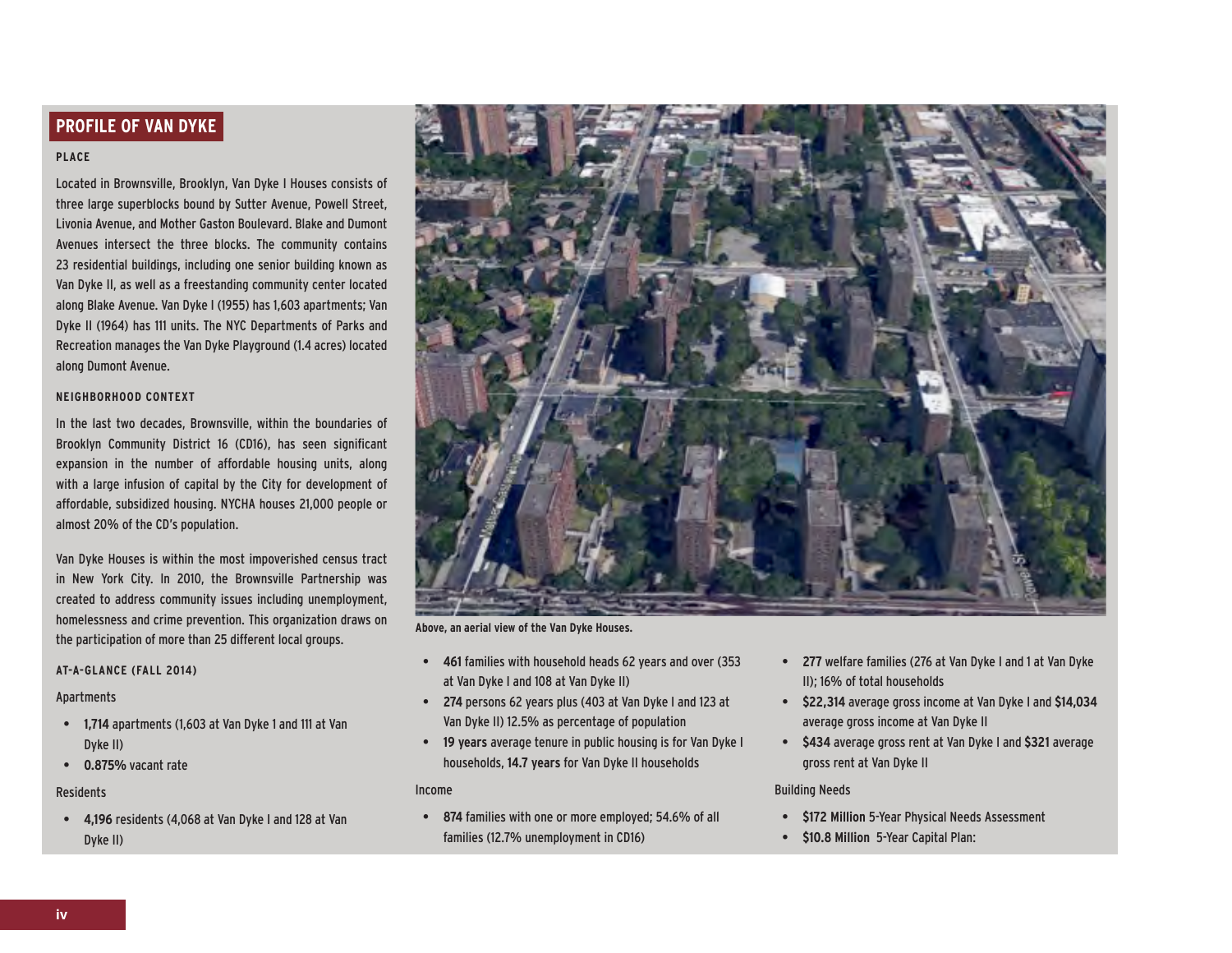on security.

Expanding job training opportunities is key for residents to be able to compete and qualify for current and future jobs. As jobs are scarce in Brownsville, residents supported expanding jobs available locally and promoting small business creation and entrepreneurship.

Residents are clear about the fact that abandoned buildings and lots dramatically affect the security and appearance of the neighborhood. They are poorly lit and unsupervised spaces. Residents strongly favor redeveloping them as an opportunity to add affordable housing and services outside of Van Dyke and as a tool to beautify the community and expand opportunities for open space and recreation.

Participants recommended adding afterschool programs as a way to provide safe and focused activities for children and young adults and building a daycare center inside Van Dyke as a way to enable young parents to seek and maintain employment.

In all, there are 35 recommended steps to bring Van Dyke's community vision to fruition. Some will have an immediate impact on the community's quality of life. Others will take longer to be implemented. Implementing the vision is nonetheless a complex undertaking that will require an unprecedented collaborative effort involving NYCHA, the public sector, community partners, and especially residents.

# 1. Introduction

This report summarizes the results of the Van Dyke Houses' community vision. It identifies critical needs and desirable solutions for that community. As a community driven process, it is built entirely upon the ideas, desires, and expectations presented by participants.

#### **Structure of the Report**

The Van Dyke Houses' community vision report is divided in three sections.

Following this introduction, **Section 2: The Community Vision** describes goals, issues, and solutions for each of the six topics address by the vision process.

**Section 3: Implementation** provides an overview of how the vision can be implemented.

#### **Background on NextGeneration NYCHA**

The Van Dyke Houses' vision is one of three pilot community vision programs developed as part of NextGeneration NYCHA, a citywide effort to ensure the sustainability of NYCHA's communities for the next generation. The three communities are the Van Dyke Houses and the Ingersoll Houses in Brooklyn, and the Mill Brook Houses in the Bronx.

#### **Organizing and Facilitation**

NYCHA partnered with Gianni Longo and Associates (GLA) to design and facilitate the vision sessions, and identify the long-term goals and short-term actions

that reflect the community's vision. NYCHA also partnered with New York Communities for Change (NYCC) and Community Voices Heard (CVH) to canvass the three communities, organize residents, and recruit participants to the vision sessions. Robin Hood Foundation's Housing Advisory Board provided philanthropic support for the initiative.

*"NYCHA's mission is to increase opportunities for low- and moderate-income New Yorkers by providing safe, affordable housing and facilitating access to social and community services." FROM WWW.NYC.GOV/NYCHA*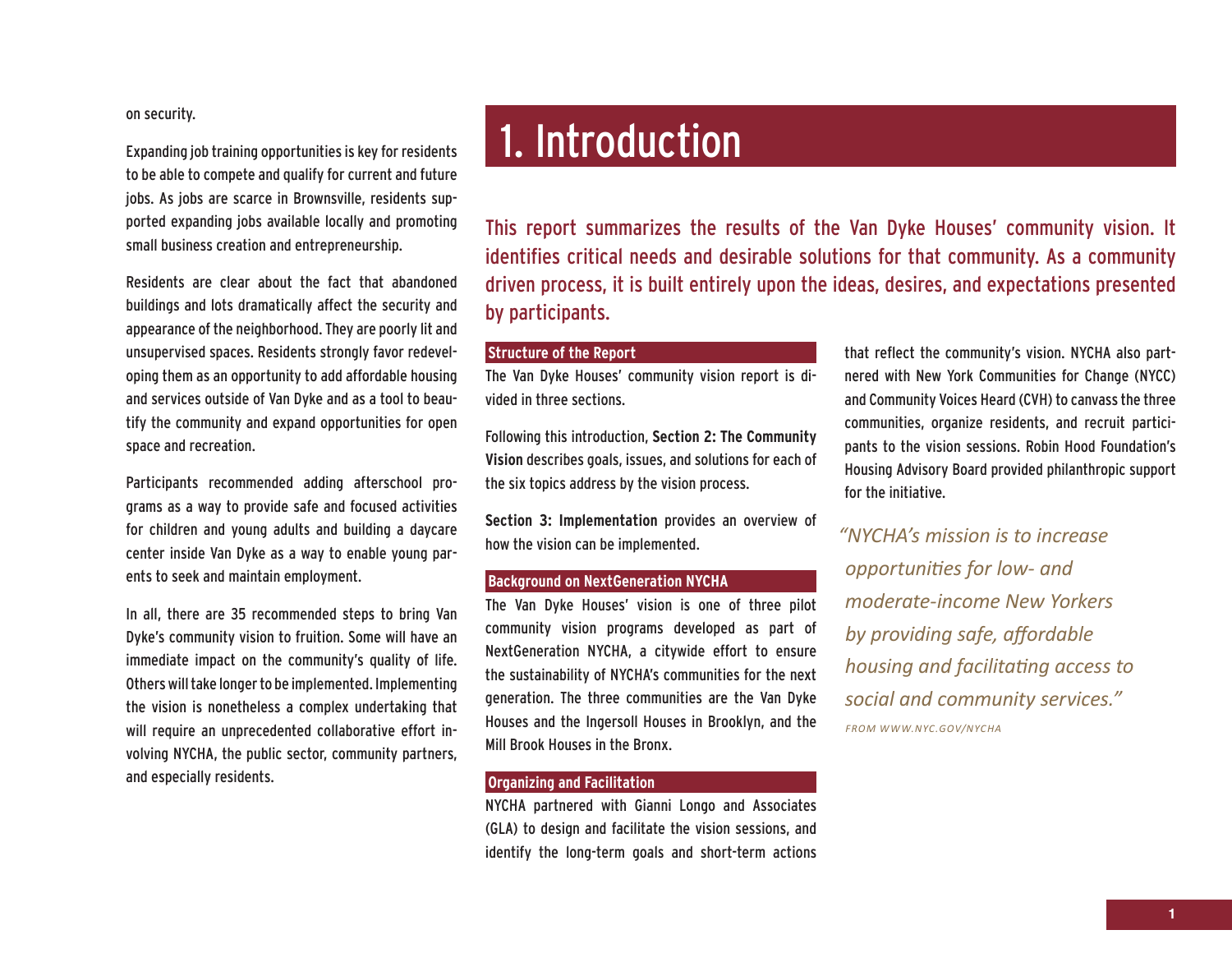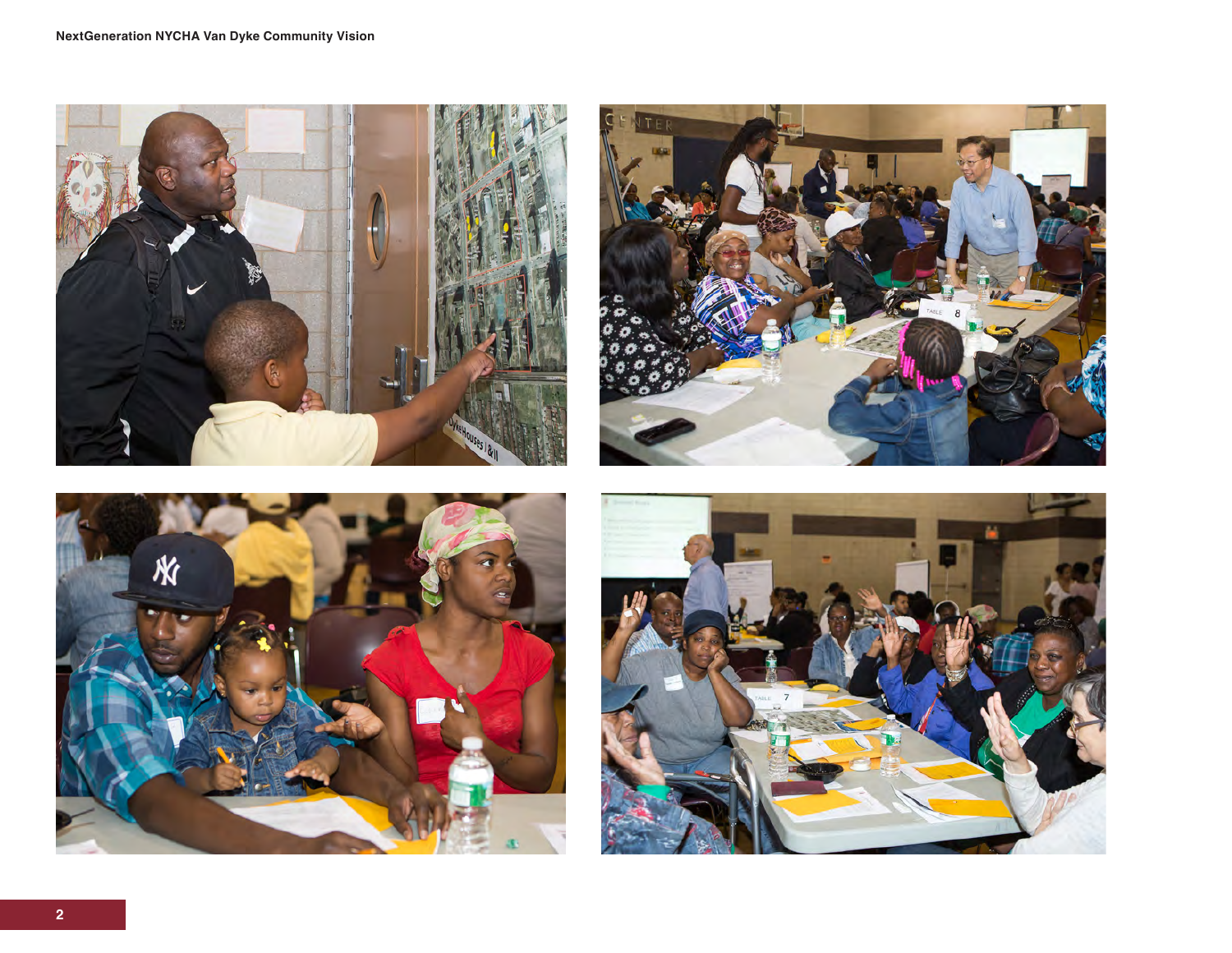# 2. The Community Vision

The goals and actions listed below provide a snapshot of Van Dyke Houses' potential. They reveal residents' commitment to improve the quality of their lives and of their community, despite day-to-day hardships and pressing needs.

#### **Structure of this Section**

This section is divided into six parts, one for each of the vision topics:

- Affordable Housing
- Security
- Job Training
- Abandoned Buildings and Lots
- Afterschool Programs
- Daycare Center

The topics were identified during the organizing and canvassing activities conducted throughout the summer of 2014. They represent priority issues for residents of Van Dyke.

The topics are listed in the order prioritized by meeting participants. Each topic includes a summary of issues as reported by participants, a vision statement, goals, and implementation steps.

## **Topic 1: Affordable Housing**

*"Rents are going up while paychecks are not." "'Affordable' doesn't pertain to the people in the community. Must be affordable for us." MEETING PARTICIPANTS*

#### **ISSUES**

Residents argue that HUD's affordable housing thresholds based on the AMI (area median income) are too high and do not reflect the economic conditions in Brownsville. They see the need for new truly affordable housing to be built in the neighborhood as a way to enable families to expand and relocate to new homes, while remaining in the same neighborhood. They also see the construction of truly affordable housing as a tool to bring retail stores and services to the neighborhood, to open opportunities for small businesses, and to create additional jobs for residents. They are cautious about adding new development inside Van Dyke for fear that it would increase the area's density and preclude the development of open space. They also see affordable housing as a strategy to address the issue of the abandoned buildings and lots, discussed in Topic #4.

#### **VISION**

**Truly affordable, suitably-sized apartments are available to individuals, seniors, and families living in the community.**

#### **GOALS IDENTIFIED BY PARTICIPANTS**

- Develop new housing that is affordable to Van Dyke residents
- Introduce shops and services to improve quality of life and create job opportunities
- Keep rents stable

#### **IMPLEMENTATION STEPS**

- Identify suitable location for affordable housing both in Van Dyke and in the surrounding neighborhood
- Evaluate the pros, cons, and trade offs of adding new affordable housing on the Van Dyke campus
- Identify the types of buildings and the mix of shopping, services and programs that best fit Van Dyke's community vision
- Base rental levels for the new units to match the economic profile of Van Dyke and Brownsville residents
- Seek funding sources and partners to invest and build affordable housing in the neighborhood
- Identify incentives and programs to attract retail,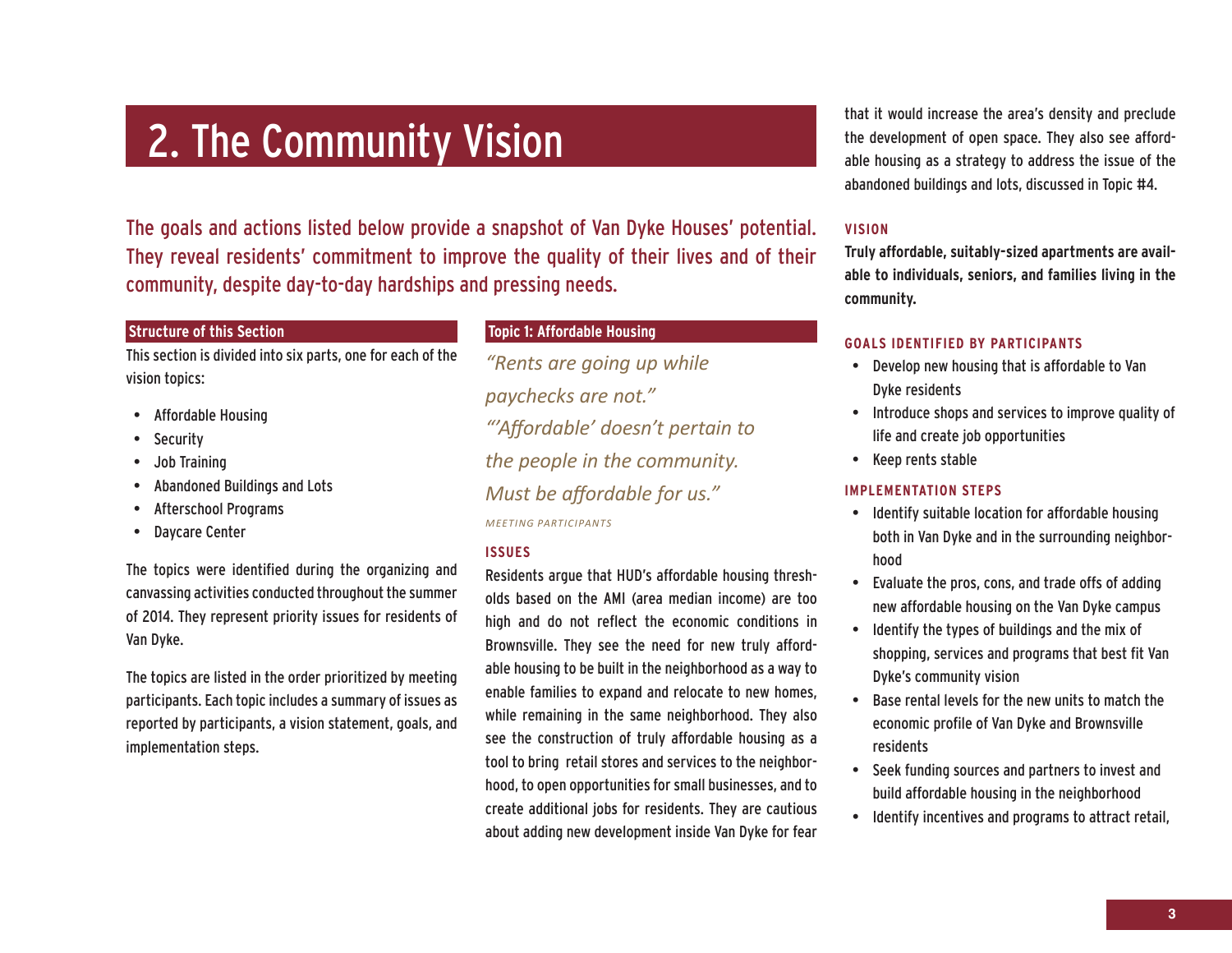# **A COMMUNITY DRIVEN PROCESS**

Van Dyke's goals and actions stem from a variety of sources. The six topics were identified during the canvassing phase conducted by NYCC. The actions resulted from ideas collected from brainstorming sessions, mapping of strong and weak places, open mike sessions, questionnaires, and polling using keypad technology.

#### **CANVASSING THE COMMUNITY**

The Van Dyke Houses NextGeneration NYCHA vision started in the summer of 2014 with a program of extensive canvassing of the community's residents by NYCC. They surveyed residents in individual buildings, conducted community-wide meetings, identified major topics of importance for the community, and identified a cadre of resident-leaders willing to advocate for them. They also met with elected and community leaders representing the larger Brownsville area.

#### **THE VISION PROCESS**

The vision process consisted of three sessions held at the Van Dyke Community Center on September 10, 13, and 15, 2014.

The sessions were structured as follows:

- In the first session, participants were randomly assigned to one of the topics identified during the canvassing phase. They were asked to imagine how the community would change for the better, in the long term, if their assigned topics were addressed. They were also asked to suggest short-term actions to improve the quality of life in the community. These long-term visions and short-term actions were later summarized and presented back to residents at the second session.
- In the second session, participants were asked to define the characteristics of the top strong and weak places

in Van Dyke and its surroundings, and to suggest how to transform weak places into strong places.

• In the third and final session, participants reviewed and prioritized the results of the first two sessions.

All three sessions included an open mike session to provide residents with an opportunity to voice additional concerns and opinions and to reflect on the vision itself.

A total of 186 Van Dyke residents and an additional 18 Brownsville residents attended the three vision sessions. Of those, several came to more than one session.

The majority of participants were older residents. 76% were over the age of 45. 27% were seniors over the age of 64. 76% were female. Of all the participants, the majority, 61%, had lived in the Van Dyke and Brownsville area for a minimum of 30 years. 13% had lived in the area for 50 years or more. Just 11% had lived in the area for less than 4 years. They know their community well, and had seen the changes it has gone through.





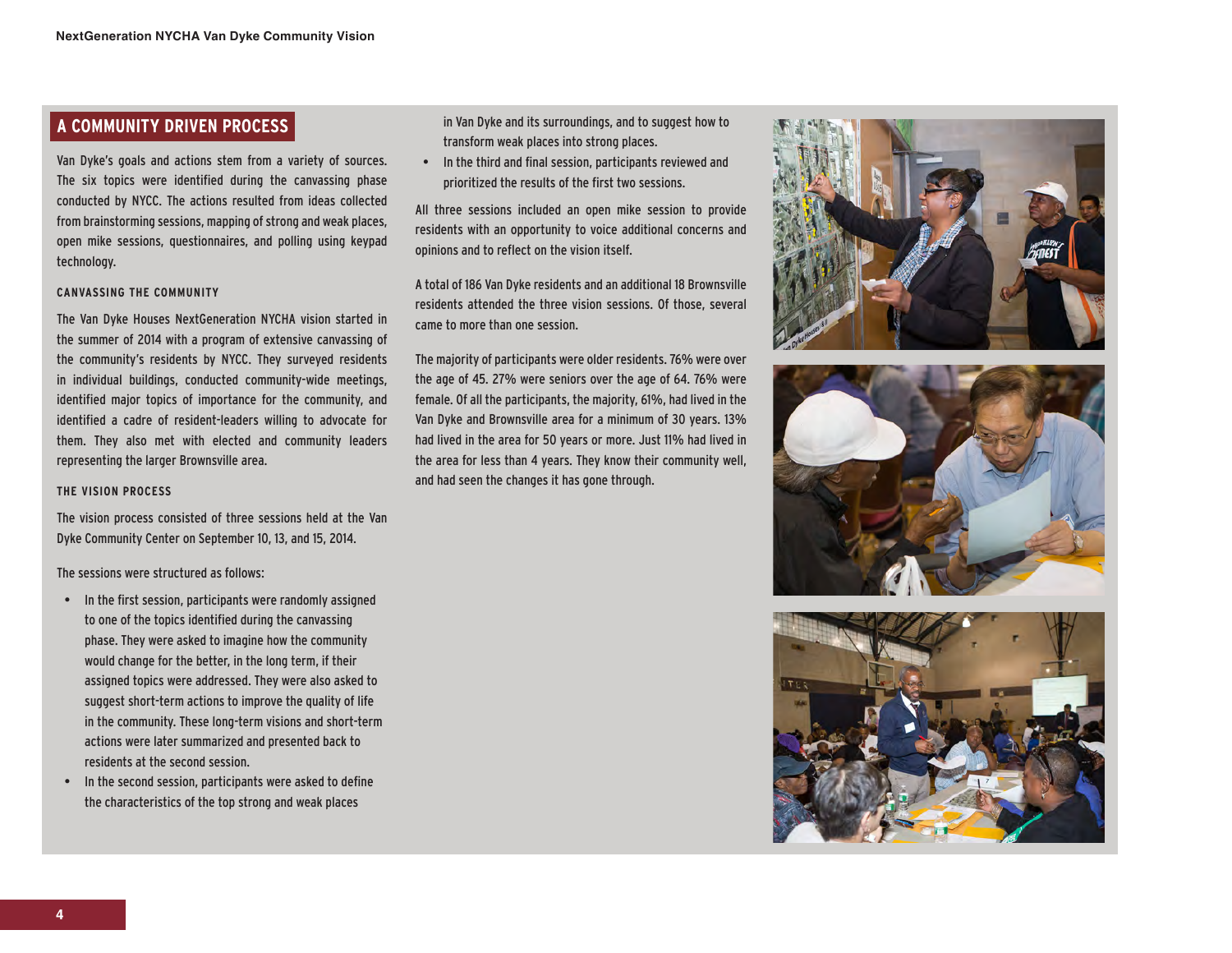small business, and services to the neighborhood

#### **PRIORITIES**

53% of residents prefer new affordable housing to be created outside of the Van Dyke Houses, while 24% would like to see them created in Van Dyke. 38% declare that new housing should be given to Van Dyke residents first. The majority (85%) stated that new affordable housing should incorporate shopping, services and programs for residents.

#### **Topic 2: Security**

**If new affordable housing is created in this area, which is preferable to you…**



*The police are not doing the job they are required to do." "Keep the doors locked, give everyone a key, stop shooting, and find things for the kids to do." MEETING PARTICIPANT*

#### **ISSUES**

Participants expressed strong concerns about the safety of the Van Dyke Houses and the Brownsville area. Specifically they made reference to building-related issues such as broken lobby door locks, intercom systems that do not work effectively, broken lights in hallways and staircases, and loitering inside and in front of buildings. They also identified poor lighting of community grounds as an additional issue with an impact on the community's security. Finally, they pointed to the lack of security in the areas adjacent to the community where a combination of abandoned buildings and lots, poor lighting (particularly near the Livonia Subway station), and gang and drug-related activities contribute to making the community unsafe.

#### **VISION**

**Individual apartments, building hallways and common areas are well lit, well maintained, safe, and secure for residents' use and enjoyment.** 

#### **GOALS IDENTIFIED BY PARTICIPANTS**

- Monitor and control access to individual buildings
- Establish a strong and positive relationship with NYPD
- Improve lighting conditions in Van Dyke Houses and surrounding neighborhood

#### **IMPLEMENTATION STEPS**

- Quantify cost of repairing, improving, or installing new security devices in every building and pursue available funding sources
- Provide residents with additional lobby door keys at an affordable price
- Identify high crime areas in the community and in the neighborhood, and make site-specific recommendations to increase the safety of those areas
- Work with law enforcement at improving respect and trust between residents and the police
- Consider reintroducing police foot patrols in the community
- Identify and adopt anti-violence programs that are suitable to Van Dyke's conditions
- Organize individual buildings to address safety and quality of life issues
- Focus on the subway stations that serve the community to improve access and lighting and increase police presence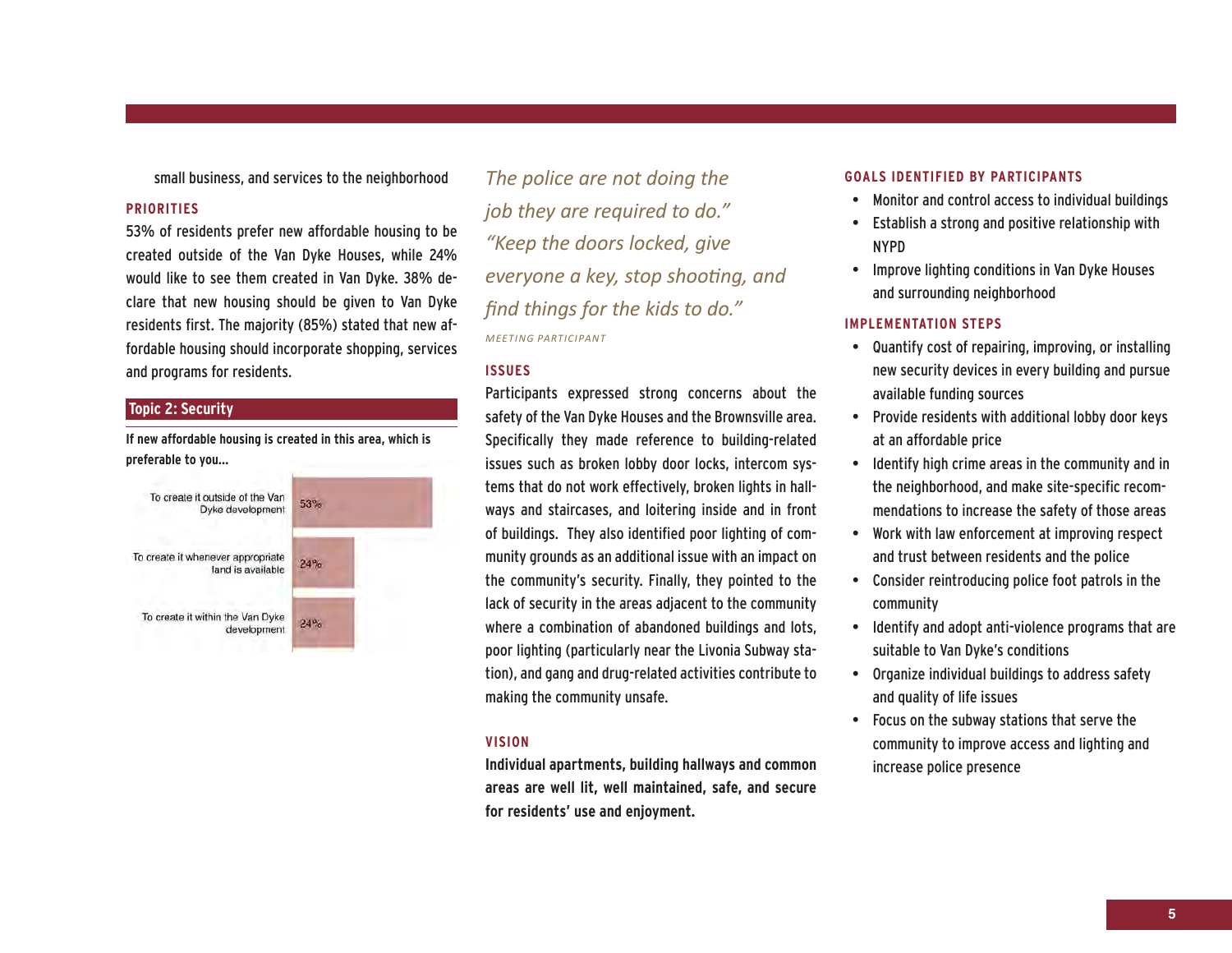# **PLACE MATTERS: STRONG PLACES**

Participants in the second visioning workshop engaged in a mapping exercise to identify strong and weak places within the Van Dyke Houses and Brownsville neighborhood. Participants did so by placing green dots representing strong places, and red dots representing weak places on a map.

#### **STRONG PLACES**

Strong places are attractive, desirable to visit, and unique in a positive way.

#### **COMMUNITY SPACES**

Strong places including the Van Dyke Community Center on Blake Avenue (#1 on map). This space has good operating hours, recreational and fitness facilities, services for children and teenagers, and building security. Residents can also rent out spaces within the center for events.

#### **IN THE NEIGHBORHOOD**

Strong places within Brownsville span from great retail like the Food Bazaar at Junius Street and Dumont Avenue (#2 on map), to the Brooklyn Public Library at Dumont Avenue and Mother Gaston Boulevard (#3 on map), to the Teacher's Preparatory High School at Thomas Boyland Street and Blake Avenue (#4 on map). The Food Bazaar offers an affordable variety of groceries, is in close proximity to Van Dyke, and accessible to mass transit. The Library has a variety of multicultural activities and classes for youth to engage in, and is con-



**This map shows the totality of strong places identified for the Van Dyke Houses and the neighborhood immediately surrounding it. The areas highlighted in yellow and numbered identify the top two strong places in the neighborhood.** 

sidered a safe space. Teacher's Prep has afterschool recreational activities, is clean, and well maintained.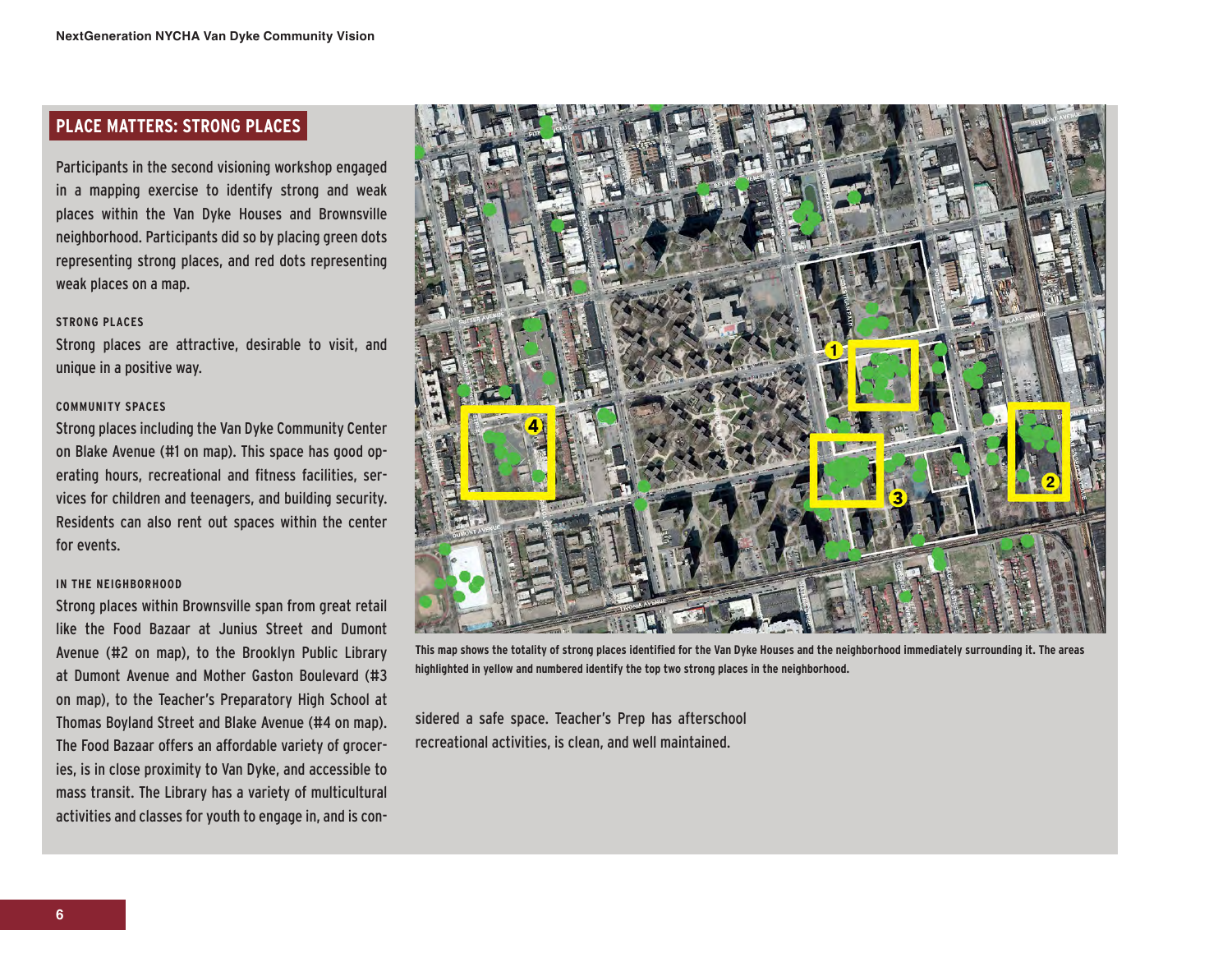#### **PRIORITIES**

41% of residents support creating tenant and NYPD patrol teams to help keep Van Dyke safe, followed by implementing on-foot NYPD patrols of the grounds (38%). When asked to prioritize physical improvements to the neighborhood, 68% selected repairing building door locks and intercoms while 20% preferred repairing common areas, open spaces, and playgrounds. 12% chose providing better lighting to make the neighborhood safer.

**Which would make the community more secure…**



#### **Topic 3: Job Training**

*"Lack of employment leads to welfare, crime, illiteracy." MEETING PARTICIPANT*

#### **ISSUES**

Participants' comments focused on two issues: the lack of available job training programs and the limited types of jobs for which they can qualify. Expanding job training is key for residents. The integration of affordable housing with retail stores and services, discussed in Topic 1: Affordable Housing, presents an opportunity to expand job opportunities locally and to promote small business creation. NYCHA's Job-Plus Program is expanding to include Van Dyke and is scheduled to open in November 2014.

#### **VISION**

**Effective job training and placement programs prepare youth and adults for the jobs and skills needed to succeed.**

#### **GOALS IDENTIFIED BY PARTICIPANTS**

- Train residents to qualify for current and emerging jobs
- Focus on job readiness, resume writing, interview skills, and money management
- Expand opportunities for small-business creation and start-ups

#### **IMPLEMENTATION STEPS**

- Identify and prioritize Van Dyke's residents' job training needs
- Identify job training programs offered by community partners that best meet those needs
- Initiate mentoring program aimed at young adults and focused on job readiness
- Identify incentives, programs, and resources to attract new small businesses and nurture local ones
- Consider designating a manufacturing zone in the neighborhood to increase job opportunities

## **Topic 4: Abandoned Buildings and Lots**

*"Abandoned lots seem to not be a priority" "Involve the community in the planning process; ideas for new development must come from community." MEETING PARTICIPANTS*

#### **ISSUES**

Residents understand that many abandoned buildings in Brownsville are a big community-wide issue and pose a danger to the neighborhood, as they are poorly lit and unsupervised spaces. Redeveloping them presents an opportunity to add affordable housing and services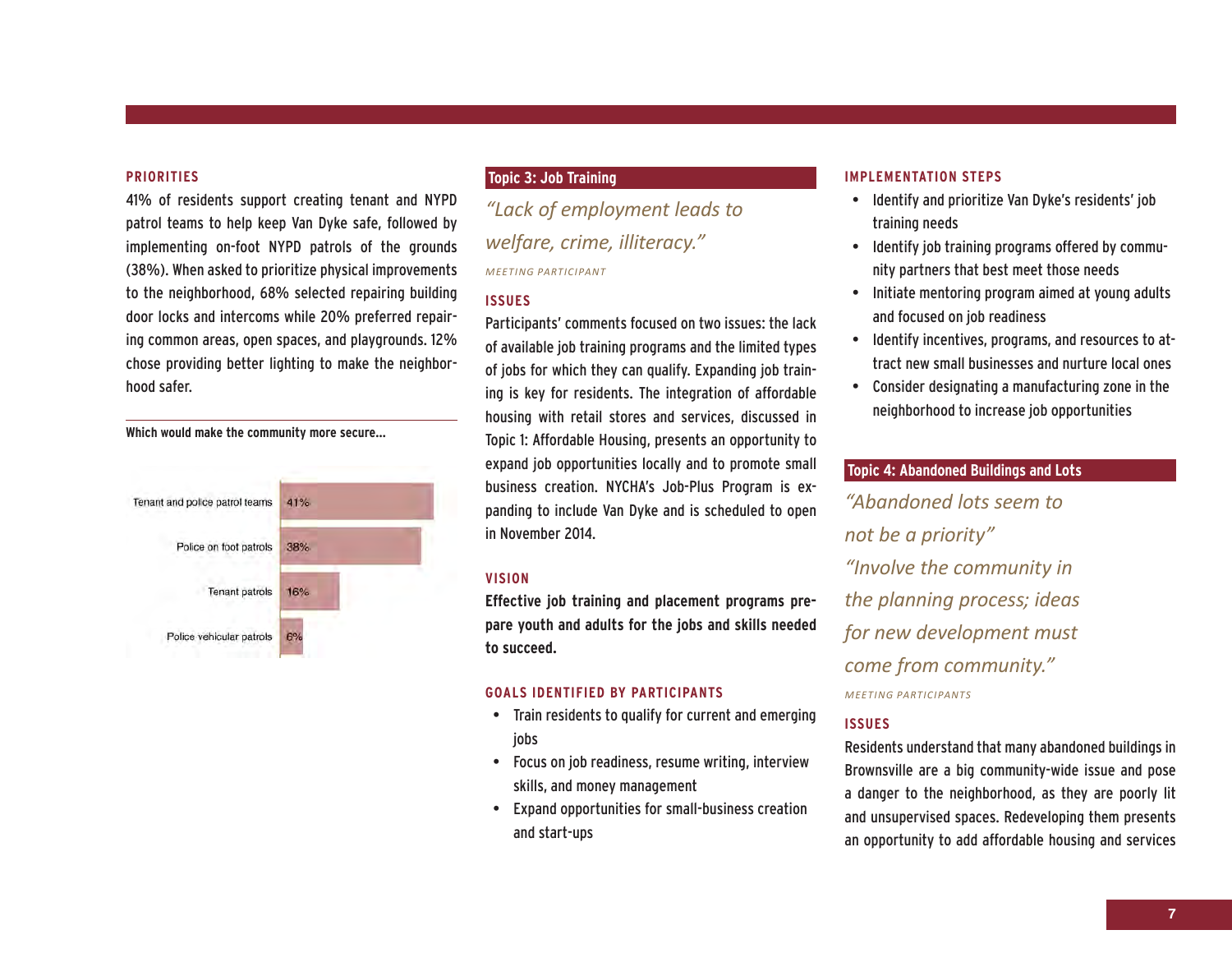## **PLACE MATTERS: WEAK PLACES**

#### **WEAK PLACES**

Weak places are blighted and unsafe places that are undesirable to visit and reflect poorly on the community.

#### **AROUND BROWNSVILLE**

The abandoned school at Blake Avenue and Rockaway Avenue (#1 on map) has sat vacant for nearly 40 years according to residents. It has become a location for criminal activity and rodent and bird infestation and is poorly lit. . Public spaces in Brownsville and Van Dyke including the area facing the Community Center (#2 on map), Mother Gaston Boulevard (#3 on map), and Livonia Avenue (#4 on map) are plagued with drug and gang activity, poor lighting, lack of police patrolling, vacant storefronts, and litter. The abandoned Chase Bank on Mother Gaston Boulevard and Pitkin Avenue attracts homeless people (#5 on the map).



**This map shows the totality of weak places identified for the Van Dyke Houses and the neighborhood immediately surrounding it. The areas highlighted in yellow and numbered identify the top four weak places in the neighborhood. Notice that there is some overlap between strong places (previous map) and weak places.**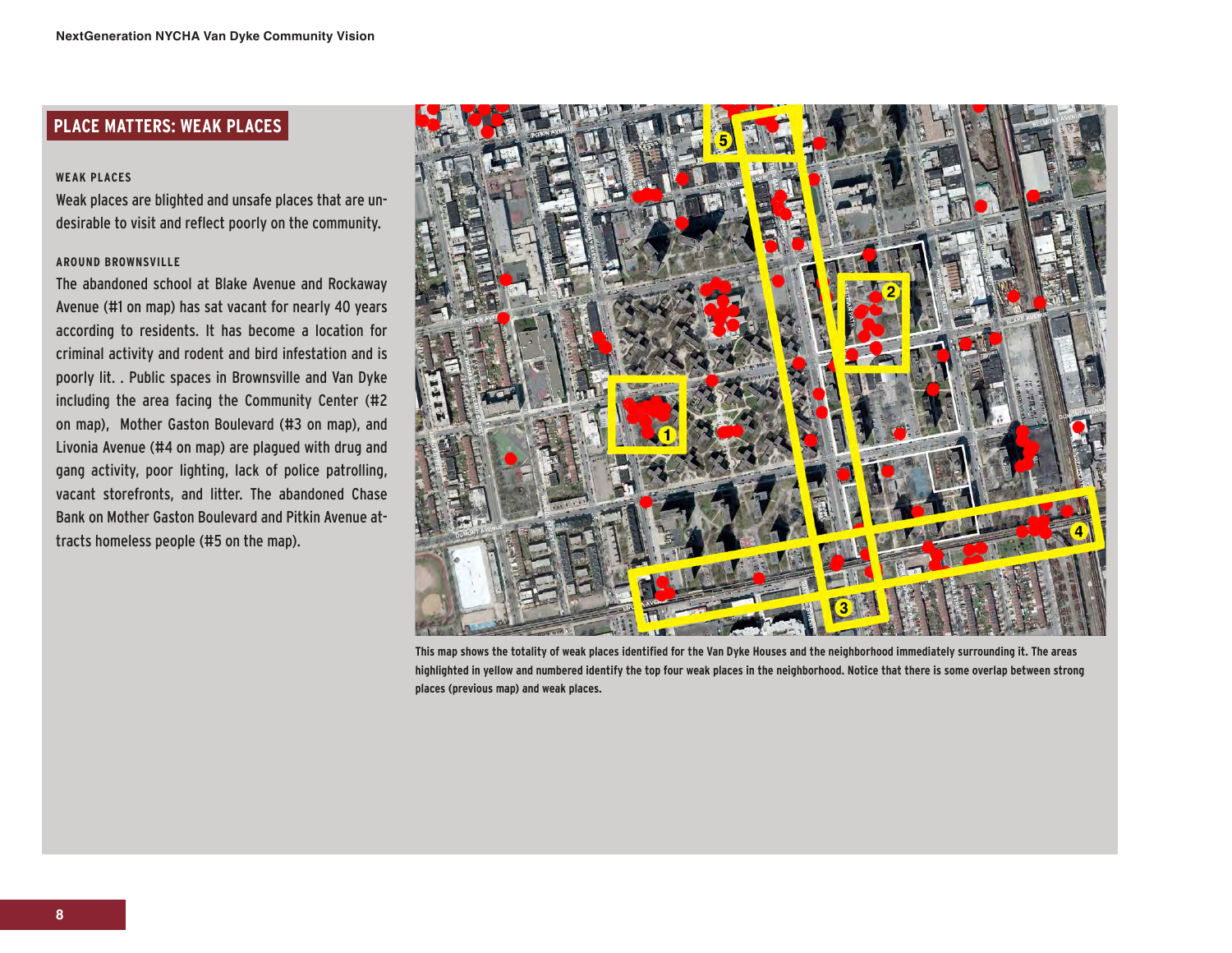outside of the limits of Van Dyke and an opportunity to beautify the community and expand open space and recreation.

#### **VISION**

**Formerly abandoned and vacant buildings and lots are repurposed, cleaned up, or demolished and redeveloped to enhance the neighborhood, and expand goods and services available to residents.**

#### **GOALS IDENTIFIED BY PARTICIPANTS**

- Use redevelopment to create affordable housing, retails stores, and services
- Encourage outside investors and developers to consider Brownsville
- Clean and beautify the neighborhood

#### **IMPLEMENTATION STEPS**

- Inventory and evaluate the suitability for redevelopment of vacant buildings and abandoned lots throughout the community
- Define the type of development and the appropriate mix of uses best suited for Van Dyke and the surrounding community
- Join forces with neighborhood and resident associations in Brownsville and in other adjacent NYCHA communities
- Work with community partners and identify incen-

tives for attracting redevelopment to Brownsville

- Identify appropriate tools to create redevelopment including the use of eminent domain
- Improve the community's appearance with beautification programs, gardening, landscaping, and murals by community
- Engage community in cleaning and beautifying the surrounding neighborhood
- Identify and designate places for community gardens

#### **PRIORITIES**

The majority of participants (78%) believe that improvements to vacant buildings and lots must require active participation from residents. When asked to prioritize physical improvements that would make the neighborhood safer, 68% selected repairing building door locks and intercoms, 20% preferred repairing common areas, open spaces, and playgrounds, and 12% chose providing better lighting.

**If we redevelop abandoned buildings and lots, should the improvements…**

residents

78%



**Given capital improvement funding gaps, what's more important…**

Repair building locks and intercoms to make them more secure

Require active participation of

Repair common areas, open spaces and playgrounds

Provide better lighting to make the neighborhood safer



68%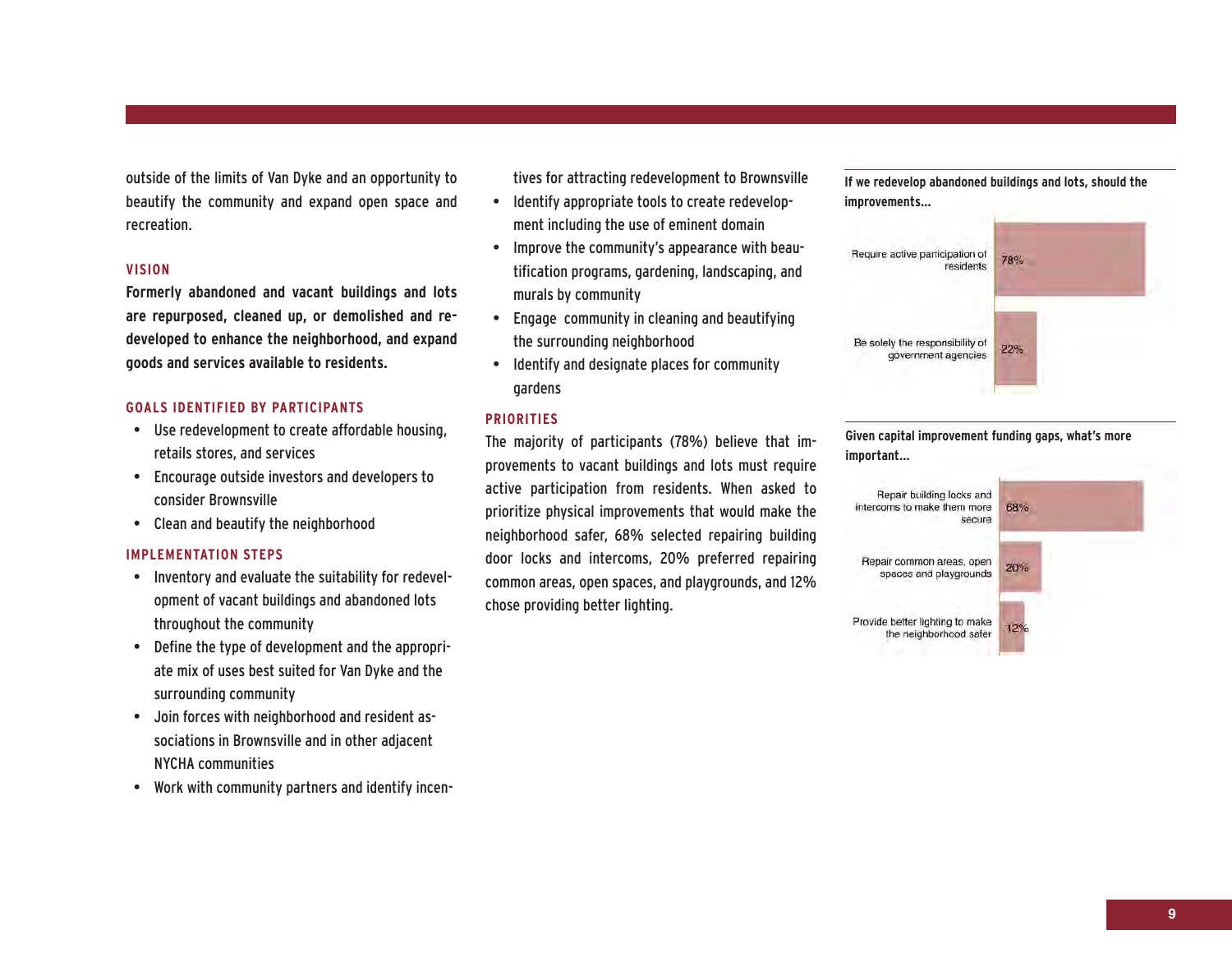#### **Topic 5: After-School Programs**

*"Current programs are bad. They offer no school help." MEETING PARTICIPANT*

#### **ISSUES**

Residents indicated that current afterschool programs do not meet the needs of the Van Dyke community children (aged 5+) and young adults (up to age 23). They provide little academic assistance or age-appropriate recreational programs.

#### **VISION**

**Free, structured, safe afterschool programs which target the needs and interests of children and young adults, including those with special needs.**

#### **GOALS IDENTIFIED BY PARTICIPANTS**

• Expand available programs to include academics, recreation, life skills, and creativity

#### **IMPLEMENTATION STEPS**

- Work with community partners to identify and implement afterschool programs that meet the need of the Van Dyke community school age population
- Promote and expand the use of recreational and sport facilities available in the neighborhood
- Expand programs and hours of operation at the Van Dyke Community Center specifically to provide services over the age of 16 residents
- Identify and promote internship opportunities with local businesses

#### **PRIORITIES**

58% of participants indicated that after-school programs must emphasize academic activities such as homework assistance, vocational training, computer skills, life skills education, and job readiness.

#### **Which you believe would work better for our community…**

After school programs that emphasize academic activities such as homework assistance, vocational training, computers, life skills education, and job readiness



After school programs that provide a safe, supportive, and fun environment for recreation. and entertainment including sports, arts and crafts, music, and movies

# $42\%$

#### **Topic 6: Daycare Center**

*"Redevelop open spaces into recreation spaces, don't take the spaces away from the children." MEETING PARTICIPANT*

#### **ISSUES**

Participants identified the need to establish a daycare facility in Van Dyke that accepts very young children, and that offers extended hours of operation to help young families and parents find suitable work.

#### **VISION**

An affordable daycare center provides a healthy, safe, and fun environment for young children.

#### **GOALS IDENTIFIED BY PARTICIPANTS**

• Locate a daycare center in Van Dyke to serve children throughout the neighborhood

#### **IMPLEMENTATION STEPS**

- Identify optimal location and determine the cost of building a daycare center in Van Dyke
- Identify funding sources and partners to build the center
- Work with city agencies and community partners to address the center's programmatic, health, and nutritional aspects
- Promote parent involvement and create opportunities for seniors to interact with youngest residents